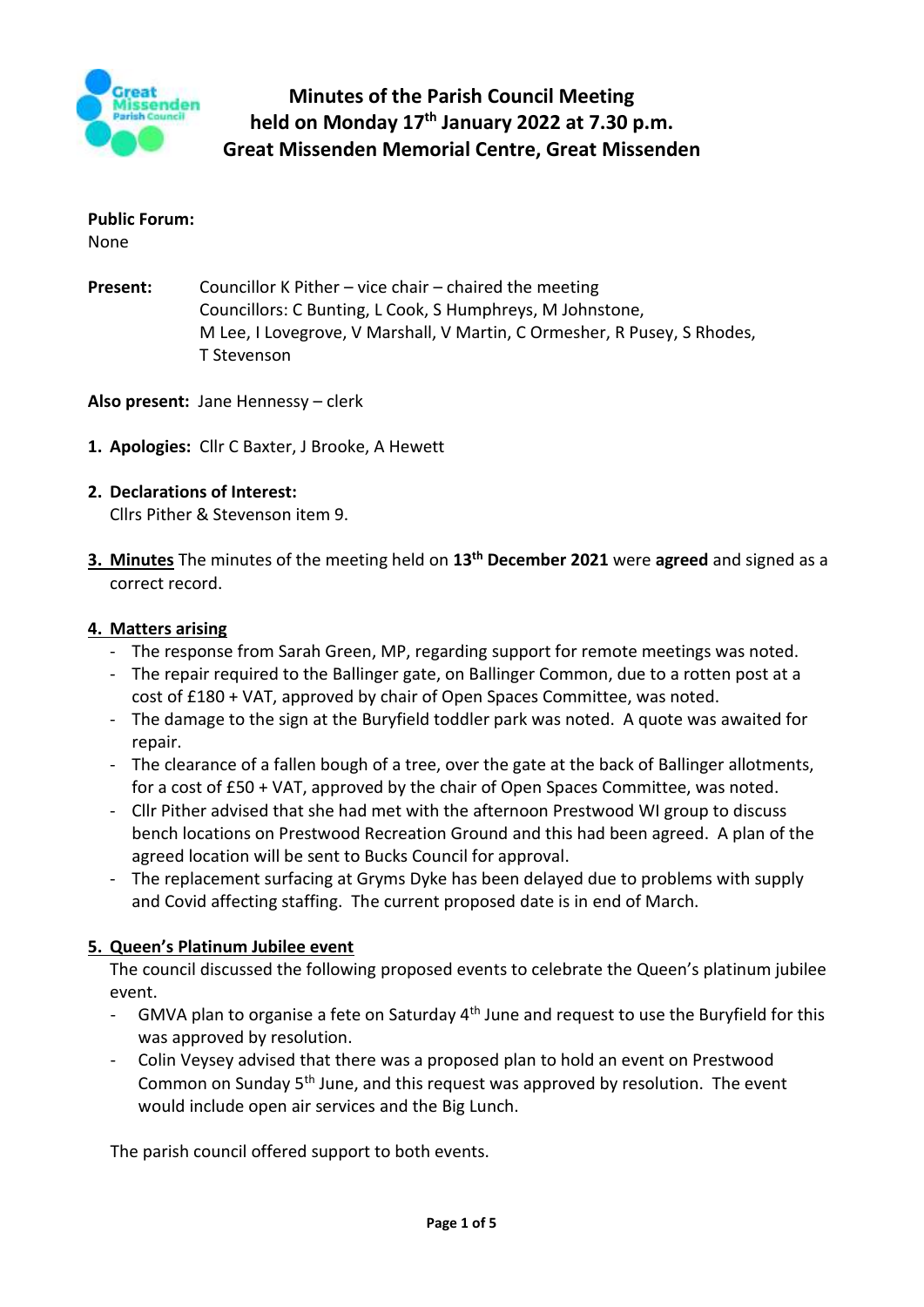# **6. Parking**

# **i) Bucks Council coach turning circle - update**

Cllr Humphries updated the council on the turning circle repairs. The area that had started to subside has now been dug up, investigated and repaired, which has included removing the majority of the manhole covers. There is a one year defect warranty on this work.

## **7. Memorial Hall – update – entrance quotes – for consideration**

The parish council considered the four quotes provided for the repair work outside the Memorial Hall entrance to include the step area. The amount of public liability insurance provided was also taken into account when considering the quotes and it was agreed that £2 million was not sufficient insurance. The council resolved to accept the quote from Buckinghamshire Builders Ltd for £6,880 + VAT, pending confirmation of their public liability insurance, which has been requested but not yet received, and an additional £500 resolved for contingency.

## **8.MVAS/YSI rota 2022 – for approval**

The movement rota for the year was approved by resolution and is just awaiting confirmation that the volunteers are happy to meet to move the units before restarting.

## **9. Repair Café – update & request for Prestwood Community Centre Hire – for approval**

Cllr Stevenson provided an update on the progress of the Repair Café that is being set up and run by an independent group. The council resolved to offer the Repair Café 12 free bookings at Prestwood Community Centre for the running of the Repair Café. It was also confirmed that £400 had been included in the grant budget for the Repair Café organisation.

## **10. Parish Cup – request for nominations**

The parish cup is awarded to a resident who has gone the extra mile for the parish in the last year. The council were reminded to put forward nominations for discussion at the February council meeting.

## **11. Village Hall Week – for consideration**

The parish council discussed the request from ACRE that during village halls week  $(24^{th} - 30^{th})$ January) that village hall committees share pledges regarding their future intentions. It was agreed that the support the PCC is giving to the Climate Café & the Repair Café could be pledged and advertised on social media.

## **12. Reports from Committees**

## **a) Planning Committee**

**i)** The minutes of the meeting held on **10th January 2022** were agreed and confirmed.

**ii) Consultation on Proposed Land Disposal – Great Missenden Station – for response** The parish council agreed the suggested response, which did not oppose the proposed disposal of land, but did suggest that a strip of land is safeguarded against development to allow for future maintenance/replacement/re-alignment of the bridge over the railway line. The weight limit should remain in place.

## **iii) Planning application – Greenlands Lane – ref: PL/21/4751/OA – for discussion**

The clerk advised that this amended planning application could be discussed at February planning committee as Bucks Council planning department have confirmed a decision will probably not be made until end of March.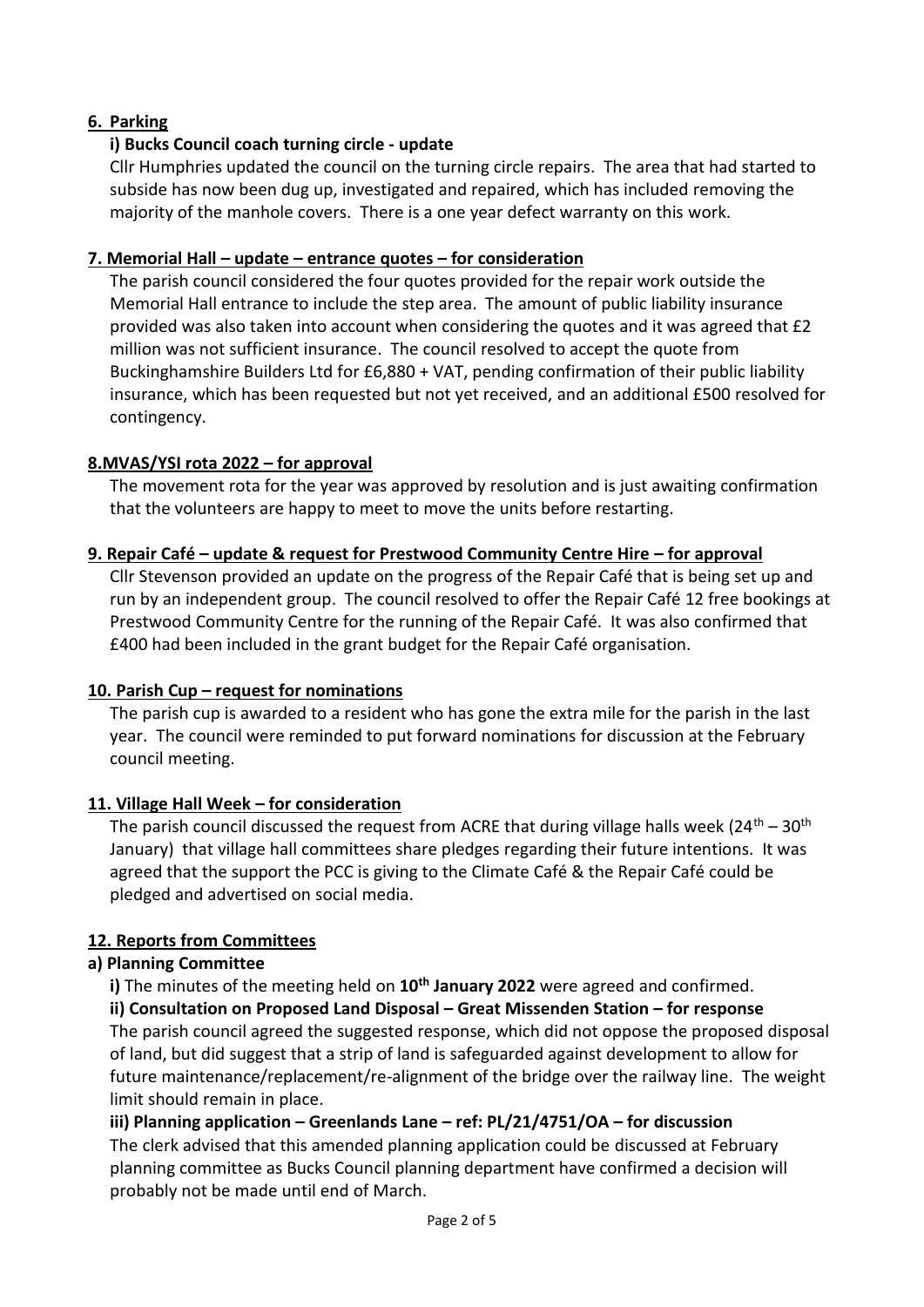## **b) HS2**

- A summary of the report presented is below.
- **i) Chesham Road Intervention Shaft (CRIS) – ALIGN**
- Sheet piling has continued before and after Christmas. The tunnel boring machines should be coming through in the autumn of 2023.
- Site hours are currently 7am-7pm weekdays, 7am-1pm on a Saturday

# **ii) North Portal – Chiltern Tunnel**

- Barrettes and portal headwall ALIGN the 3.6m barrier is almost complete. Site hours are 7am-7pm at the moment but will be moving to 10pm shortly.
- Earthworks EKFB excavators are digging out the South Heath cutting. Site working hours are 7am-7pm weekdays, 7am-1pm Saturday. The temporary internal haul road is nearing completion.
- Security gatehouse just off the Link Road roundabout is to be completed shortly.

# **iii) Working hours and section 61 permission**

- The parish council have raised serious concerns with the Bucks Environmental Protection Group about the impact of extended working on residents.
- All residents are encourages to report complaints to HS2 and Bucks council. The main issues so far, have been noise during the day and night, lighting not reduced for security purposes and not facing the correct direction.
- The council resolved to write to HS2 directly to endorse these latest complaints .

# **iv) Traffic Guide**

- Discussions on the impact of the additional HGV traffic on the A413 & A355 continue. In the meantime the contractors have produced a Traffic Management Information Guide. Peak construction HGV traffic movement will occur in February 2022 and HGV movements along the A413 is forecast to be in the region of 270 movements each weekday.

## **v) HS2 Marshals**

- Two marshals have been appointed by Bucks Council, to monitor both the East West Rail and HS2 work in the county. Steve hall is looking after the local area. Residents are asked to copy the marshals in on any email complaints to HS2.

## **vi) Communications**

When sending complaints to [hs2enquiries@hs2.org.uk](mailto:hs2enquiries@hs2.org.uk) please also copy in Bucks Council at [ewrandhs2enquiries@buckinghamshire.gov.uk](mailto:ewrandhs2enquiries@buckinghamshire.gov.uk) and to our clerk.

## **c) Open Spaces and Lighting**

# **i) Land adjacent to Link Road – lease for consideration**

The council discussed the response from Carter Jonas advising that they had a commercial client interested in the land adjacent to Link Road, but that they would also consider the parish council's interest and asking for what rent would be offered by the parish council, what term of lease would be required and whether the parish accepts all repairing and maintenance responsibilities. The parish council resolved to respond with a peppercorn rent offer, with a request for a long lease and help for maintenance of fencing. The Climate Change & Environment working party will draft a response at their meeting on Thursday and email the draft for council agreement

## **ii) Spurlands End Road allotment hedge – request for consideration**

This item was requested to be deferred.

## **iii) Substation on Ballinger Common – UKPN easement request – for consideration**

A request has been received from UKPN regarding utility works required at the substation on Ballinger Common and as part of these works to provide a legal right to the adopting network. A heads of term for lease of land and easements was provided. The parish council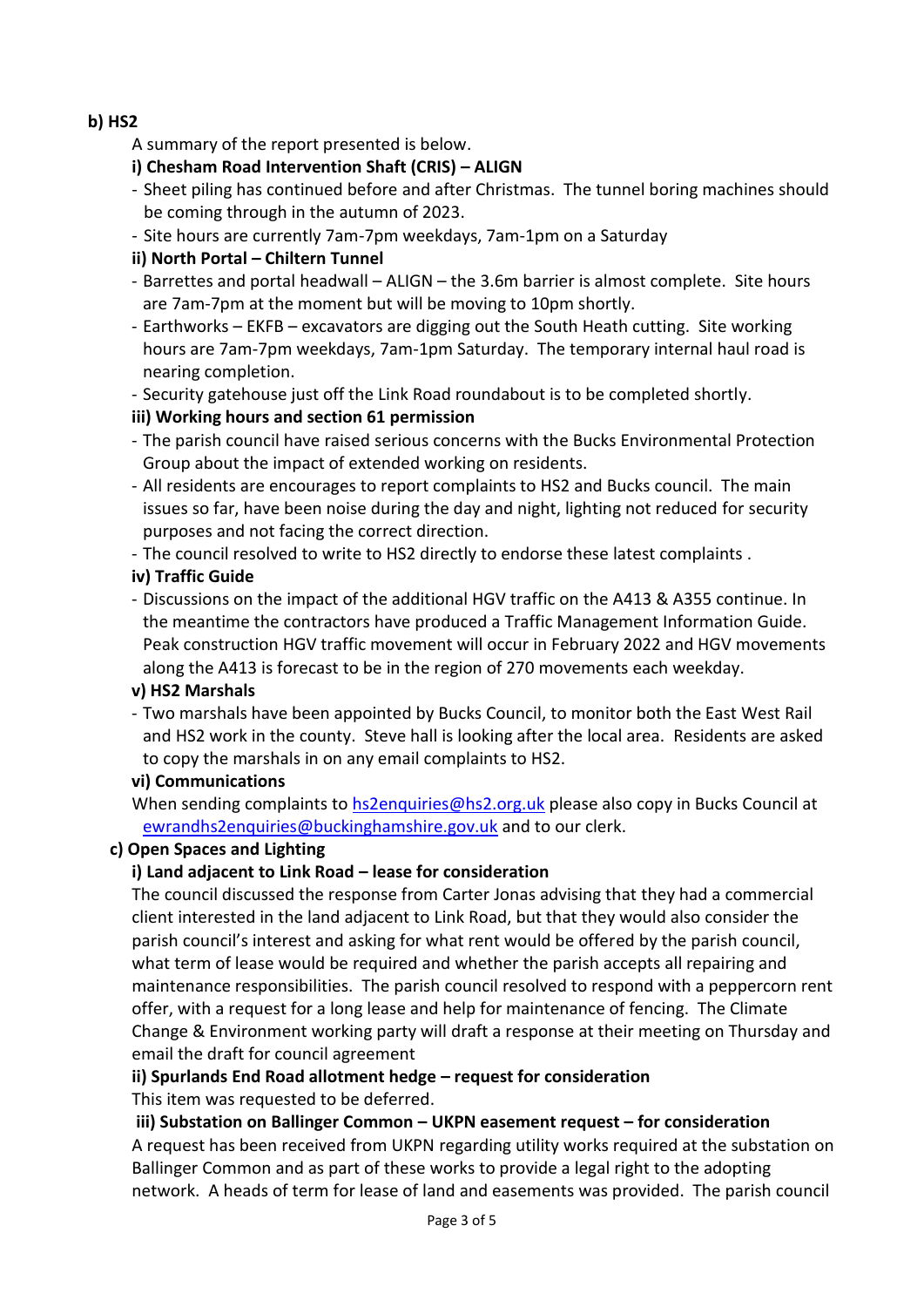resolved to instruct Wellers Hedley Solicitors to act of their behalf in this matter. A cost of approximately £1,750 + VAT was indicated for this. The clerk was asked to ensure that all legal costs would be borne by UKPN.

# **iv) Collings Walk – update for noting**

Following a claim for expenses by Plexus Law, the parish council voted by majority for Hiscox to settle this claim on their behalf. The council resolved to pay the £250 policy excess to Hiscox on the grounds of a full and final settlement, without admission or prejudice. This decision was taken under the clerks delegated powers following a majority email response from the council. The need for an urgent decision was requested by Hiscox.

#### **v) Prestwood Nature – request for pond at Greenlands Lane – update for approval**

The parish council discussed the updated request from Prestwood Nature to accept a £5 million public liability insurance policy to cover a new pond at Greenlands Lane. The decision had been taken by Prestwood Nature to include a safety mesh in the pond for increased safety. The council resolved by majority to remain with the request for £10 million public liability as it is an unattended pond. Prestwood Nature should be encouraged to apply for a grant to cover the increased premium. It was advised by the clerk that the council could not guarantee an annual grant for multiple years. The council asked the clerk to respond to Prestwood Nature to update them of this and to advise that if the parish council cannot offer a grant in future years, for any reason, they would support Prestwood Nature in finding alternative sources of funding.

## **vi) Annual Tree Report – for noting and to consider any work**

The council noted the tree risk assessment survey report which included providing location maps of all trees. The council resolved to look for quotes for all high and medium risk work recommended.

## **vii) Sibleys Rise – replacement wet pour - update**

The clerk advised that quotes were still awaited. It was agreed to defer this item.

#### **viii) Spurlands End Road – boundary - update**

Cllrs Pither & Lovegrove and the clerk met with a resident at Spurlands End Road where it was confirmed that a boundary hedge with the allotments had been removed and a double line of beech saplings have been replacement planted. There was concern that the line of replanting was on the parish council land and not on the boundary itself. The resident apologised for not consulting with the parish council before removing the hedge and a comprise was suggested that one line of the saplings are moved by the resident to the homeowners land, leaving the remaining sapling line to mark the boundary. The parish council resolved to accept this suggestion.

## **d) Finance & General Purposes Committee**

**i)** The minutes of the committee meeting held on **16th December 2021** were agreed and confirmed.

## **ii) Budget – for confirmation of approval**

Cllr Johnstone presented the budget, which was approved in principle in November, and includes the suggested amendments and details of earmarked reserves. The parish council approved the budget and reserves by resolution, giving a precept request for 2022/23 at £272,253.00, equating to a 1.4% % band D increase.

## **iii) Internal Auditor – scope and quote for approval**

The parish council resolved to appoint Bridget Knight as the internal auditor for this year at a cost of £180. The annual internal audit scope was also approved.